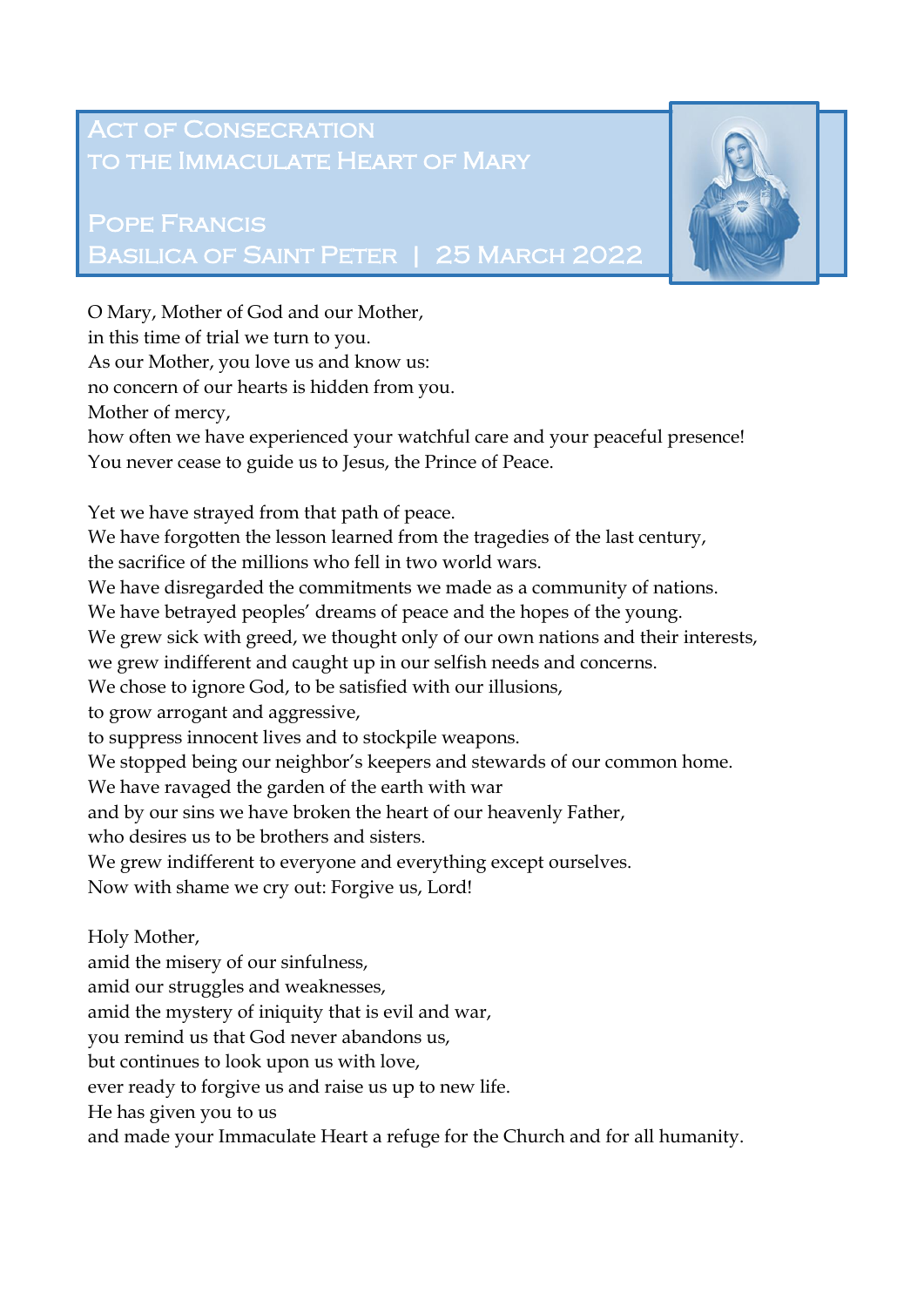By God's gracious will, you are ever with us; even in the most troubled moments of our history, you are there to guide us with tender love. We now turn to you and knock at the door of your heart. We are your beloved children. In every age you make yourself known to us, calling us to conversion. At this dark hour, help us and grant us your comfort. Say to us once more: "Am I not here, I who am your Mother?" You are able to untie the knots of our hearts and of our times. In you we place our trust. We are confident that, especially in moments of trial, you will not be deaf to our supplication and will come to our aid.

That is what you did at Cana in Galilee, when you interceded with Jesus and he worked the first of his signs. To preserve the joy of the wedding feast, you said to him: "They have no wine" (*Jn* 2:3). Now, O Mother, repeat those words and that prayer, for in our own day we have run out of the wine of hope, joy has fled, fraternity has faded. We have forgotten our humanity and squandered the gift of peace. We opened our hearts to violence and destructiveness. How greatly we need your maternal help!

Therefore, O Mother, hear our prayer.

Star of the Sea, do not let us be shipwrecked in the tempest of war. Ark of the New Covenant, inspire projects and paths of reconciliation. Queen of Heaven, restore God's peace to the world. Eliminate hatred and the thirst for revenge, and teach us forgiveness. Free us from war, protect our world from the menace of nuclear weapons. Queen of the Rosary, make us realize our need to pray and to love. Queen of the Human Family, show people the path of fraternity. Queen of Peace, obtain peace for our world. O Mother, may your sorrowful plea stir our hardened hearts.

May the tears you shed for us make this valley parched by our hatred blossom anew. Amid the thunder of weapons, may your prayer turn our thoughts to peace. May your maternal touch soothe those who suffer and flee from the rain of bombs. May your motherly embrace comfort those forced to leave their homes and their native land.